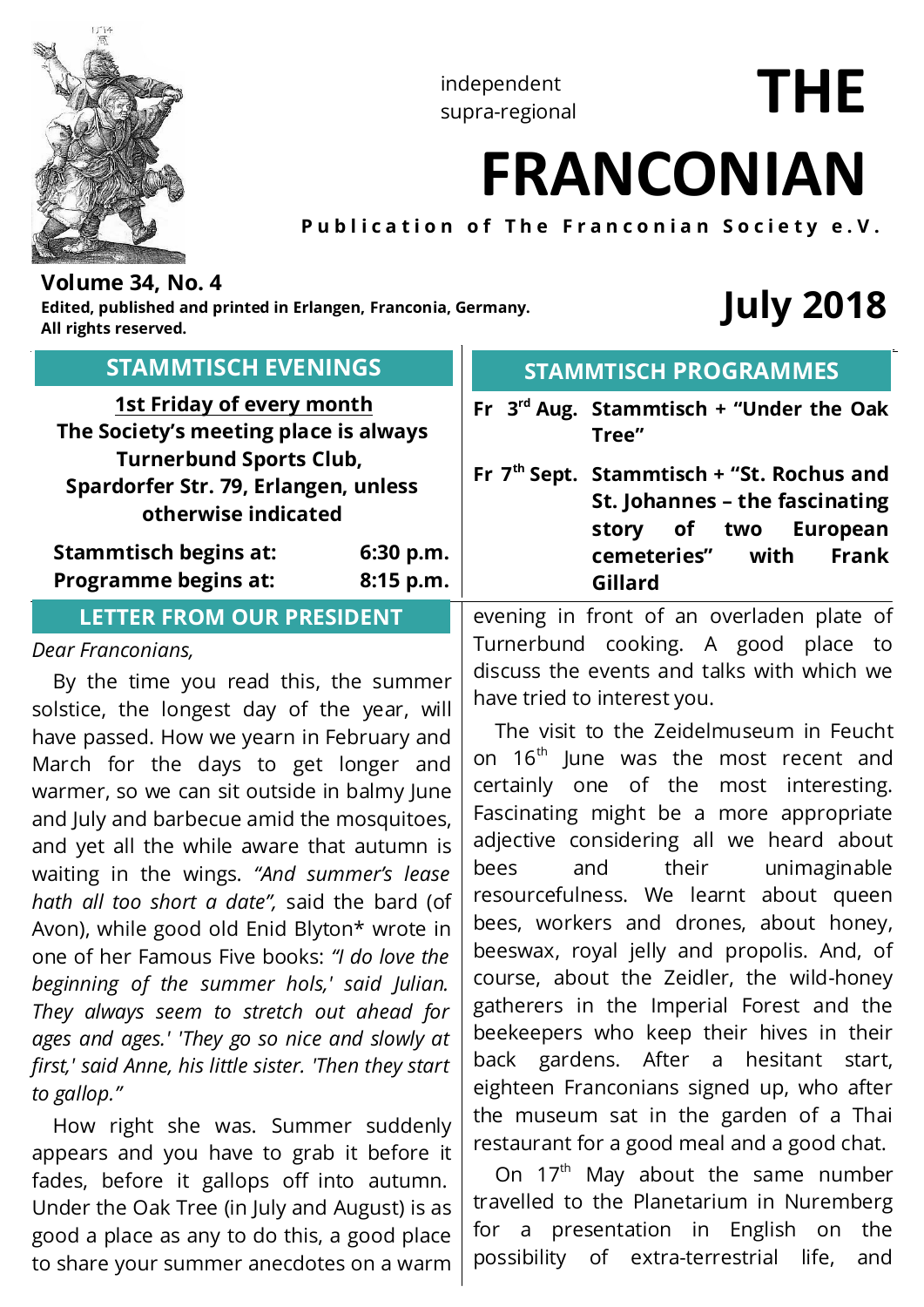afterwards we were treated to a short talk on the history of the planetarium and its technology. It is only a few hundred yards from the Plärrer and hence very easy to get to from Erlangen. I'm sure more would have come if they had realized how accessible it is.

 In May we had a number of other events, starting with the so-called Rädli on May Day, when families cycle around the city getting some fresh air and learning about the city's many societies and clubs, of which we are but one! Hardly any of our members turned up. It was a pretty chilly day, but we did have the opportunity to talk to a number of potential new members. Many thanks have to go to Bridget and Teresa and others for setting everything up, bringing games for the children to play and providing the Rädli's guessing game. If that has left you guessing, then come to next year's event!

 May is also the month when Teresa reserves tables for us at the Bergkirchweih. This is usually a popular event in our calendar, but this year quite a few of our regulars were out of town and our numbers were slightly lower than in the recent past. Teresa's choice of venue (Fleischmann's Garten) is perfect in that food is close at hand, queues negligible and the noise levels tolerable. Well done to Teresa.

 Our May Stammtisch at the beginning of the month was a very informative talk on the work of the Erlangen "Lebenshilfe". Despite our affluent society – and Erlangen definitely belongs to the more affluent cities and towns in Germany – there are so many people of all ages and backgrounds that are desperate for extra support that we have to be immensely grateful for organizations like Lebenshilfe and their dedicated workers. If you weren't at the talk and want to know more, perhaps about how you could help as a volunteer, why not take a peep at their journal "Treffpunkt". I'm sure you can find it in their own shop (Nürnbergerstr. 47), which, incidentally, is full of wonderful gift ideas, especially for children.

 This reminds me, of course, that on 26<sup>th</sup> April, just before the completion of the last Newsletter, we had visited another organization helping people deal with serious life issues. This is Wabe, established in 1987 to provide support for people with psychological issues. Its main goals are to provide help with accommodation, to offer employment in a supervised workshop, and to assist people reintegrate into society. It also runs a meeting centre (wabene) in Erlangen's Henkestrasse. If you come to the coffee afternoon at wabene on  $26<sup>th</sup>$  July, organized by Teresa, you can see for yourself what a pleasant building it is.

Our Stammtisch on 8<sup>th</sup> June was our traditional pub-quiz organized yet again by Yvonne, our consummate quiz mistress. Some of us walk away from these evenings feeling totally distraught over memory loss and sheer stupidity, but everyone who took part was given some chocolate, a known remedy for depression. Yvonne no doubt will find some more tricky questions for next year. Bring on the chocolate.

 While it's summer still, let me point you in the direction of our country walks! We had a gorgeous day on 13<sup>th</sup> May for our circular Walberle hike starting in Kirchehrenbach, which Christoph organized for everyone, even managing to avoid a thunderstorm or two, so we all returned to our cars dry and in good spirits. Mairi has organized the next walk scheduled for 24<sup>th</sup> June. It begins in Streitberg and will take us to Muggendorf and along the romantic Wiesent. It augurs well and I do hope a good few will be able to

 $\mathfrak{D}$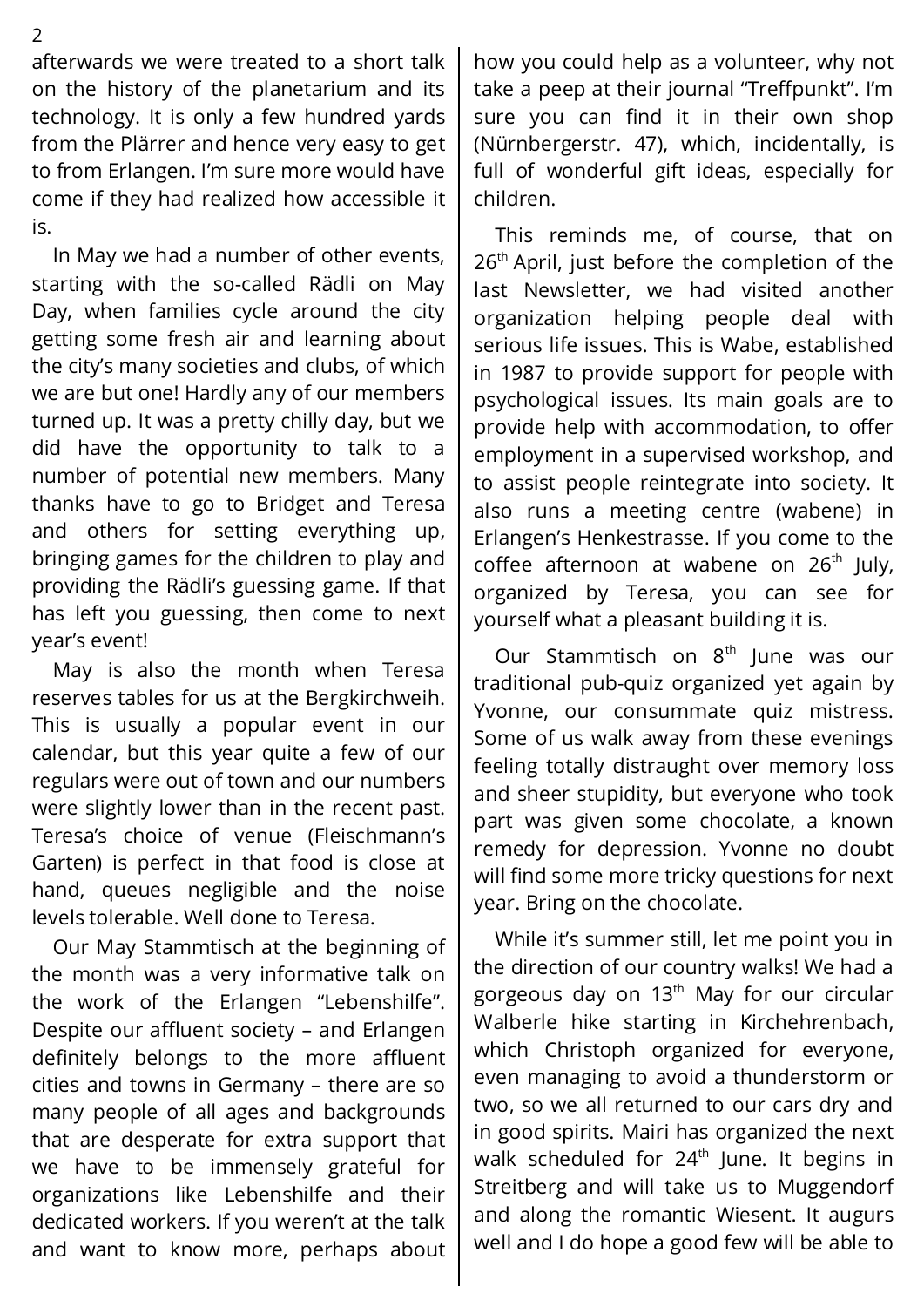make it. The next Newsletter will contain the report!

 Before I close, let me mention the funeral of our first President, Paul von Tucher. The church where he had often preached himself, the Erlangen Altstädter Kirche, saw a very large congregation gathering to pay their last respects to the man who was born in India, had worked as a minister in the USA and who had spent his final decades in Erlangen. It was here, over thirty years ago, that he founded our society, for which we are all truly grateful. A publication commemorating his life is being planned by Ingeborg. After the service Paul was laid to rest in the beautiful graveyard outside the Tucher chapel in Simmelsdorf. Our thoughts are with Becky and his children and grandchildren.



 Well that is all from me, just before I leave for my holidays in France, and then England. Unfortunately, I will miss Valerie's excursion to Kulmbach on  $21^{st}$  July, but I hope I am an exception! Do go along and give her your support.

 Dear members of the Franconian Society, I hope your summer break was or will be unforgettable and that you didn't feel that your vacation "galloped" away overly quickly. We'll see each other again, I'm sure, before the autumn! *Frank Gillard \*Enid Mary Blyton (1897 –1968) was an English children's writer whose books have been among the world's best-sellers since the*

*1930s, selling more than 600 million copies. Blyton's books are still enormously popular, and have been translated into 90 languages.*

#### **ASSISTANCE FROM MEMBERS NEEDED**

#### **MEMORIES OF PAUL**

 As a good friend of Becky and Paul von Tucher, since their arrival in Erlangen, I would like to put together a booklet in honour of Paul, encompassing his manyfacetted life to be presented to his family at Christmas.

 I would like to include a chapter of your memories and experiences – both happy and sad – of and with Paul, similar to the book that Paul put together for Brinda Swatek. In order to reach my deadline, I ask all those who wish to contribute to please do so by 31st August 2018. Please send your contributions to me by email: **i\_loetterle@web.de** or by post: **Komotauer Str. 9, 91052 Erlangen**.*Ingeborg Lötterle*

#### **NEWS OF AND FOR OUR SOCIETY'S MEMBERS**

#### **500 JAHRE ENGELSGRUSS**

 Although we cannot offer a talk in English about "The Annunciation" by Veit Stoss, as explained from a letter from our President (sent by email) you might like to visit the Lorenzkirche in Nuremberg and take the rare and wonderful opportunity to get a close look at this 500-year-old masterpiece which has been lowered for cleaning  $(26^{th}$  June – 17<sup>th</sup> July 2018).

 There are a number of programmes relating to this, for example:

#### **Sonntag, 8. Juli, 11.30 Uhr St. Lorenz**

SALVE REGINA – Der Engelsgruss in Musik und Kontext

Katharina Bäuml (Capella de la Torre) – Schalmei, Pommer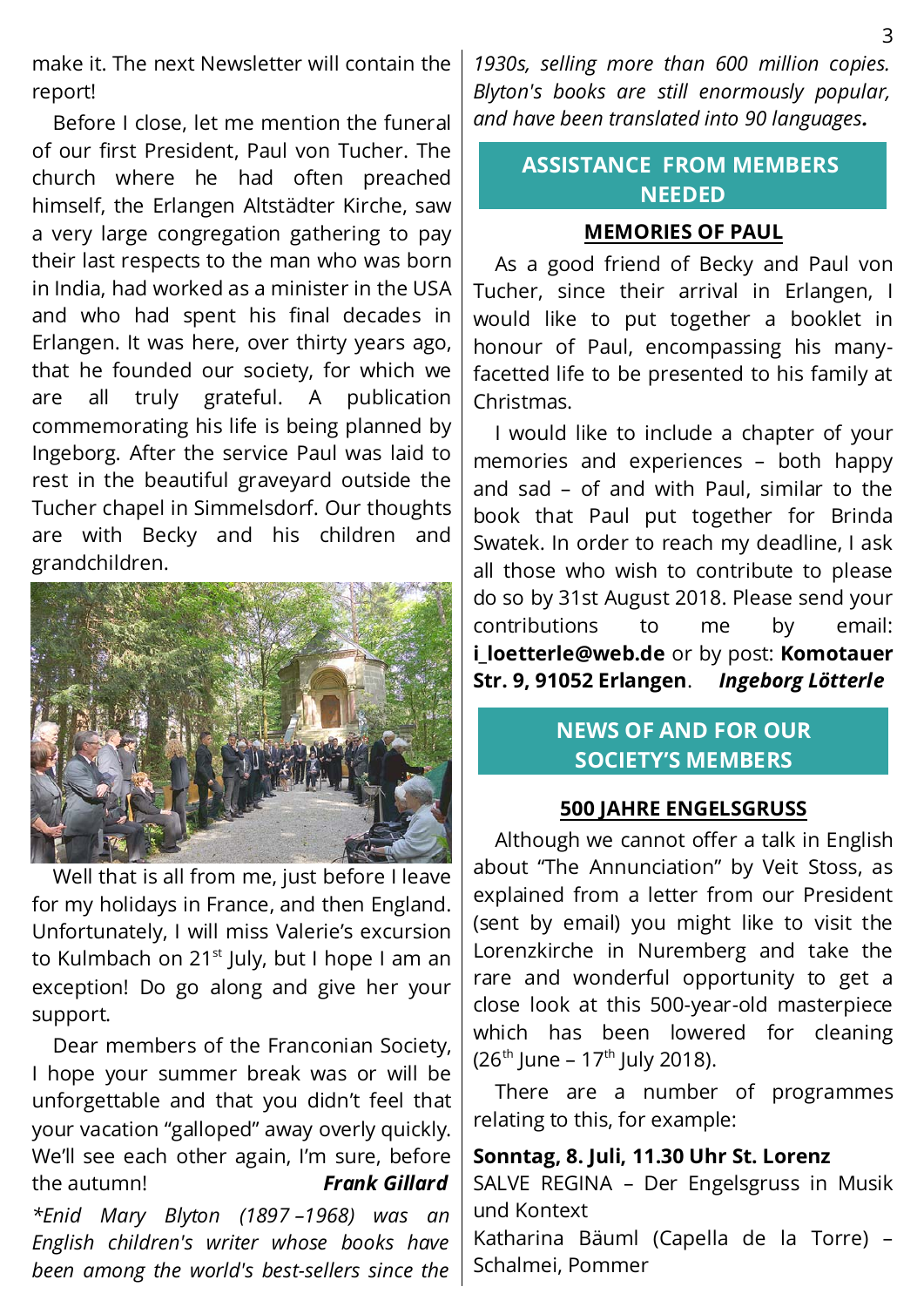$\Delta$ 

Martina Fiedler (Capella de la Torre) – Truhenorgel

Dr. Daniel Hess (Germanisches Nationalmuseum) – Erläuterungen Eintritt: € 12 (ermäßigt € 6)

 Further programmes and information can be found at:

lorenzkirche.de/veranstaltungen-highlights/ 500-jahre-engelsgruss/ *Ed.*

\*\*\*\*\*\*\*\*\*\*\*\*\*\*\*\*\*\*\*\*\*\*\*\*\*\*\*\*\*

# **REMINDER – Jackie (Wittig) Lincoln to visit at our 3rd August Stammtisch**

 Be sure to attend our August Stammtisch "Under the (Turnerbund) Oak Tree" on 3<sup>rd</sup> August. Not only will you be able to enjoy speaking English with friends and acquaintances, but you will have the opportunity to enjoy the company of one our of very special Franconians, Jackie Lincoln, who is coming all the way from South Africa to join us on that evening. As she will be in Germany for only a very short time and won't be able to see all of her friends individually, she hopes that as many of you as possible will be there. We're looking forward to seeing you, too! *Ed.* \*\*\*\*\*\*\*\*\*\*\*\*\*\*\*\*\*\*\*\*\*\*\*\*\*\*\*\*\*

# **GARAGE BOOK SALE Saturday, 8th September Komotauer Str. 9, Erlangen**

 We are planning to hold a garage book sale at Ingeborg Lötterle's on September 8. This is a wonderful opportunity for you to browse – and hopefully buy – books, both English and German. We have a great variety of reading matter available at extremely low prices, and, as you know, the money which we earn from selling the books will all be donated to charity, so you will be doing a good deed while you read. See you then. *Ed.* \*\*\*\*\*\*\*\*\*\*\*\*\*\*\*\*\*\*\*\*\*\*\*\*\*\*\*\*\*

# *SAVE THE DATE: 18th May 2019 35th Anniversary Dinner*

\*\*\*\*\*\*\*\*\*\*\*\*\*\*\*\*\*\*\*\*\*\*\*\*\*\*\*\*\*

# **UPCOMING ACTIVITIES**



#### **HANDICRAFTS GROUP**

 The new handicrafts group meets at the home of Hanne Schmidt to make items to be sold for charity.

They meet the third

Thursday of every month. The next meetings will take place on **19th July, 16th August and 20th September 2018**.

 If you are interested in joining the group, please ring **Hanne** at **56203** or **email** her at: **jokaschmi@t-online.de**. *Ed.*

\*\*\*\*\*\*\*\*\*\*\*\*\*\*\*\*\*\*\*\*\*\*\*\*\*\*\*\*\*\*

#### **DINNER CLUB EVENINGS**

 The plans for Dinner Club for the next few months are as follows. Please note the varying starting times:



 For a change, we meet for a coffee & cake afternoon on **Thursday, 26th July at 3 p.m.** at **Wabene, Henkestr. 53, 91054 Erlangen**.

 We will once again visit the **Steinbach Brewery**, Vierzigmannstr. 4 on **Saturday,** 18<sup>th</sup> August at 7 p.m. If this lovely weather continues, we will sit outside.

 On **Saturday, 15th September at 7 p.m.** we will try out the **Kitzmann BräuSchänke**, Südliche Stadtmauerstr. 25, Erlangen, which has seasonal offerings as well as Franconian specialties.

Reserve by contacting:

**Teresa Carolin-Mills** by **telephone 440795, mobile 0177 / 4647191** or by **email: tcarolinmills@franconian-society.de**

\*\*\*\*\*\*\*\*\*\*\*\*\*\*\*\*\*\*\*\*\*\*\*\*\*\*\*\*\*

*UPCOMING ACTIVITIES continue on page 7.*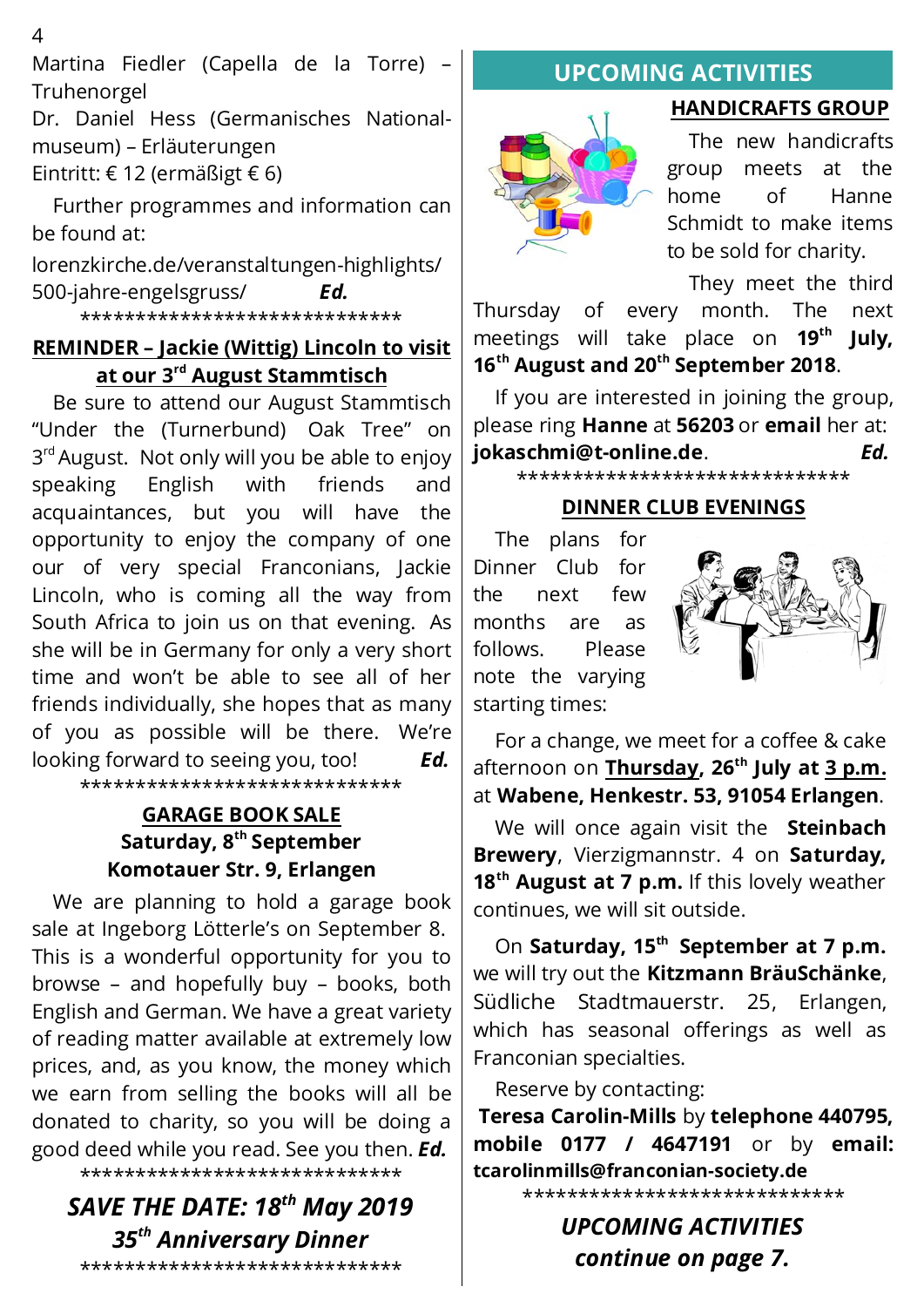# **IMPORTANT INFORMATION FOR YOUR PIN BOARD**

| THE FRANCONIAN SOCIETY e.V.                                | <b>BOARD AND COMMITTEE</b>                                                                                                                                              |  |  |  |
|------------------------------------------------------------|-------------------------------------------------------------------------------------------------------------------------------------------------------------------------|--|--|--|
| Founded on 18 <sup>th</sup> May 1984                       | Frank Gillard (President) Glaserstr. 14,                                                                                                                                |  |  |  |
| by Dr. Paul von Tucher                                     | 90427 Nürnberg Tel. 0911/306263                                                                                                                                         |  |  |  |
| <b>MEMBERSHIP:</b><br><b>July 2018</b>                     | president@franconian-society.de                                                                                                                                         |  |  |  |
| Annual dues (2018/2019):                                   | Bridget Ineichen (1 <sup>st</sup> Vice President)                                                                                                                       |  |  |  |
| Student:<br>€ 12                                           | Rudelsweiherstr. 30, 91054 Erlangen Tel.                                                                                                                                |  |  |  |
| Single:<br>€ 20                                            | 09131/25529                                                                                                                                                             |  |  |  |
| Family:<br>€ 25                                            | bridget@ineichen.de                                                                                                                                                     |  |  |  |
| € 10<br>Registration fee:                                  | Dr. Ingeborg Lötterle (2 <sup>nd</sup> Vice President)                                                                                                                  |  |  |  |
| $1st$ April - 31 $st$ March<br>Our fiscal year:            | Komotauer Str. 9, 91052 Erlangen                                                                                                                                        |  |  |  |
| <b>Bank Account:</b>                                       | Tel. 09131/33611                                                                                                                                                        |  |  |  |
| The Franconian Society e.V.                                | 2vicepresident@franconian-society.de                                                                                                                                    |  |  |  |
| DE08 7635 0000 0030 0009 84<br>(IBAN):                     | & i_loetterle@web.de                                                                                                                                                    |  |  |  |
| (BIC): BY LA DE M1 ERH                                     | <b>COMMITTEE MEMBERS:</b>                                                                                                                                               |  |  |  |
| Stadt- & Kreissparkasse Erlangen                           | <b>Valerie Hellmann (Secretary) &amp;</b>                                                                                                                               |  |  |  |
| <b>'THE FRANCONIAN'</b>                                    | secretary@franconian-society.de                                                                                                                                         |  |  |  |
|                                                            | Dr. Sieghard Hellmann (Treasurer),                                                                                                                                      |  |  |  |
| Next Franconian deadline dates for                         | treasurer@franconian-society.de<br>Foehrenweg 27, 91091 Großenseebach<br>Tel. 09135/2405<br>Becky von Tucher (Editor), Eichenweg 16,<br>91054 Erlangen Tel. 09131/27141 |  |  |  |
| articles, announcements, events,<br>your                   |                                                                                                                                                                         |  |  |  |
| requests, contributions, jokes, etc. are:                  |                                                                                                                                                                         |  |  |  |
| 20 <sup>th</sup> August and 20 <sup>th</sup> October 2018. |                                                                                                                                                                         |  |  |  |
| <b>Editor:</b> Becky von Tucher                            |                                                                                                                                                                         |  |  |  |
| <b>Assistant Editor: Teresa Carolin-Mills</b>              | bwvontucher@gmail.com                                                                                                                                                   |  |  |  |
| See the next column for contact details.                   | Teresa Carolin-Mills (Asst. Editor),                                                                                                                                    |  |  |  |
| <b>CHANGES TO OUR 2016 DIRECTORY</b>                       | 91056<br>Stiftungsstr. 8a,<br>Erlangen                                                                                                                                  |  |  |  |
|                                                            | Tel. 09131/440795                                                                                                                                                       |  |  |  |
| Please note that Ingeborg Lötterle has                     | tcarolinmills@franconian-society.de                                                                                                                                     |  |  |  |
| a new mobile phone number:                                 | <b>Damaske,</b> Sandsteinstr. 11,<br>Yvonne                                                                                                                             |  |  |  |
| 0171 976 9748                                              | 91077 Neunkirchen a.B. Tel. 09134/7745                                                                                                                                  |  |  |  |
| The luxury of all summer's sweet sensation is              | yvonne.damaske@t-online.de                                                                                                                                              |  |  |  |
| to be found when one lies at length in the                 | Christoph Hellwig, Am Ochsenanger 4,                                                                                                                                    |  |  |  |
| warm, fragrant grass, soaked with sunshine,                | Neunkirchen<br>91077<br>a.B.<br>Tel.                                                                                                                                    |  |  |  |
| aware of regions of blossoming clover and of               | 09134/909697                                                                                                                                                            |  |  |  |
| a high heaven filled with the hum of                       | christophhellwig@bdn.de                                                                                                                                                 |  |  |  |
| <i>innumerous bees.</i>                                    | Uschi Stamminger, Atzelsberger Steige                                                                                                                                   |  |  |  |
| ~Harriet E. Prescott,                                      | 15b, 91054 Erlangen, Tel. 09131/207241                                                                                                                                  |  |  |  |
| The Atlantic Monthly, August 1865                          | uschi.stamminger@t-online.de                                                                                                                                            |  |  |  |
|                                                            | Günter Strattner, Am Steinberg<br>11,                                                                                                                                   |  |  |  |
| BE SURE TO PICK UP YOUR NEXT                               | 91341 Röttenbach, Tel. 09195/3750                                                                                                                                       |  |  |  |
| <b>FRANCONIAN ON</b>                                       | gstra@web.de                                                                                                                                                            |  |  |  |
|                                                            | Changes and additions to our Directory,                                                                                                                                 |  |  |  |
| 7 <sup>th</sup> SEPTEMBER 2018                             | as well as new member annications                                                                                                                                       |  |  |  |

**AT OUR STAMMTISCH NIGHT.**

as well as new member applications, should be sent to the Hellmanns.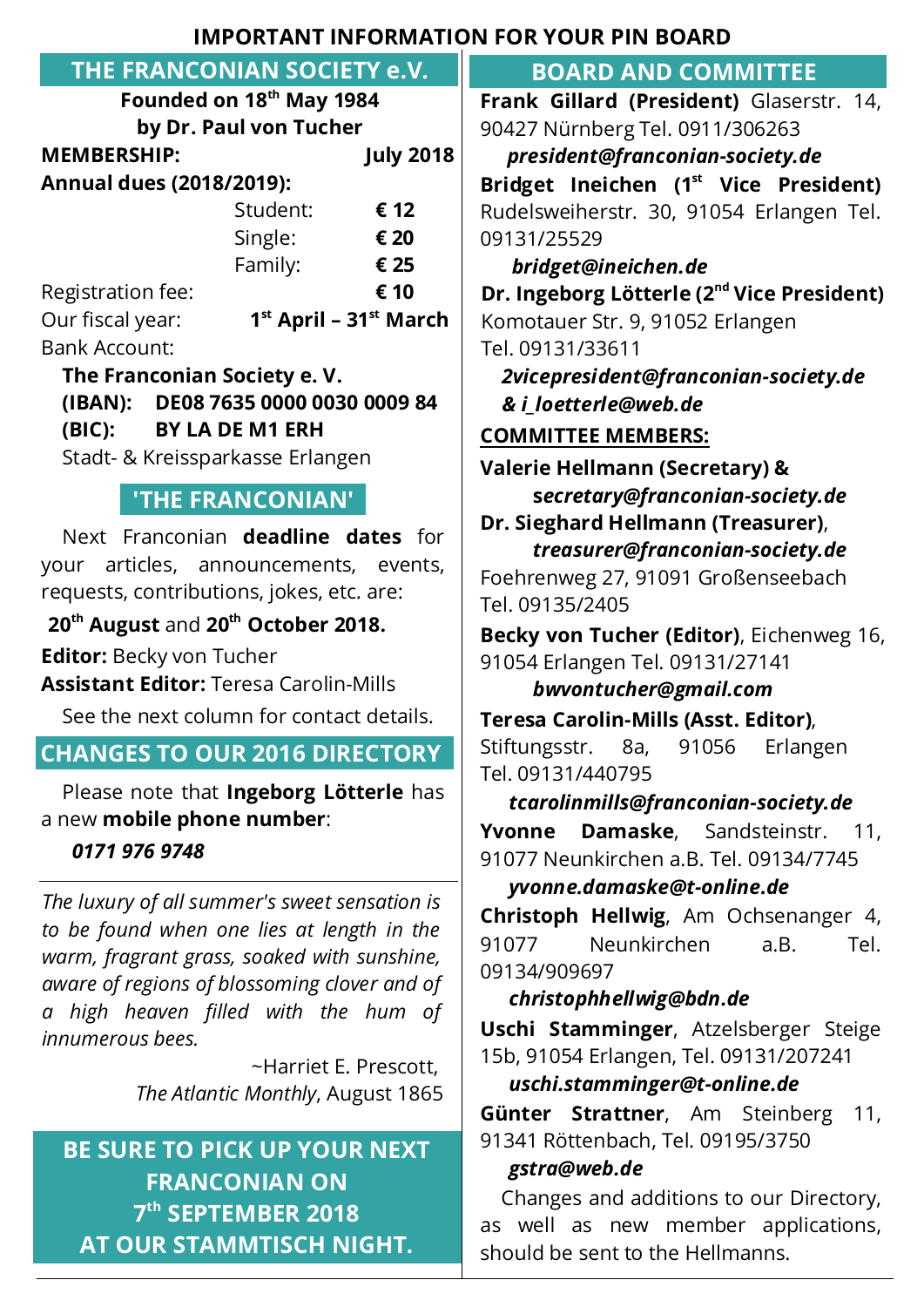# **CALENDAR FOR 2018**

#### **For more information on the listed events, go to the corresponding page number or visit our website** *www.franconian-society.de*

| <b>JULY 2018</b> |           | <b>AUGUST 2018</b>                        |                         | <b>SEPTEMBER 2018</b> |                                           |                |           |                                       |
|------------------|-----------|-------------------------------------------|-------------------------|-----------------------|-------------------------------------------|----------------|-----------|---------------------------------------|
| 1                | Su        |                                           | 1                       | We                    |                                           | 1              | Sa        |                                       |
| $\overline{2}$   | <b>Mo</b> |                                           | $\overline{2}$          | <b>Th</b>             |                                           | $\overline{2}$ | Su        |                                       |
| 3                | Tu        |                                           | 3                       | Fr                    | <b>Stammtisch</b><br>"Under the Oak Tree" | 3              | <b>Mo</b> |                                       |
| 4                | <b>We</b> |                                           | $\overline{\mathbf{4}}$ | Sa                    |                                           | 4              | Tu        |                                       |
| 5                | <b>Th</b> |                                           | 5                       | Su                    |                                           | 5              | We        |                                       |
| $6\phantom{1}$   | Fr        | <b>Stammtisch</b><br>"Under the Oak Tree" | $6\phantom{1}$          | Mo                    |                                           | $6\phantom{1}$ | <b>Th</b> |                                       |
| 7                | Sa        |                                           | $\overline{7}$          | Tu                    |                                           | $\overline{7}$ | Fr        | <b>Stammtisch</b><br>"Two Cemeteries" |
| 8                | Su        |                                           | 8                       | We                    |                                           | 8              | Sa        | Book Sale p. 4                        |
| 9                | Mo        |                                           | $\overline{9}$          | <b>Th</b>             |                                           | 9              | Su        |                                       |
| 10               | Tu        |                                           | 10                      | Fr                    |                                           | 10             | Mo        |                                       |
| 11               | <b>We</b> |                                           | 11                      | Sa                    |                                           | 11             | Tu        |                                       |
| 12               | <b>Th</b> |                                           | 12                      | Su                    |                                           | 12             | We        |                                       |
| 13               | Fr        |                                           | 13                      | Mo                    |                                           | 13             | <b>Th</b> |                                       |
| 14               | Sa        |                                           | 14                      | Tu                    |                                           | 14             | Fr        |                                       |
| 15               | Su        | Happy Hiking Boots p 7                    | 15                      | We                    |                                           | 15             | Sa        | Dinner Club p. 4                      |
| 16               | <b>Mo</b> |                                           | 16                      | <b>Th</b>             | Handicrafts p. 4                          | 16             | Su        |                                       |
| 17               | Tu        |                                           | 17                      | Fr                    |                                           | 17             | Mo        |                                       |
| 18               | We        |                                           | 18                      | Sa                    | Dinner Club p. 4                          |                | $18$ Tu   |                                       |
| 19               | <b>Th</b> | Handicrafts p. 4                          | 19                      | Su                    |                                           | 19             | We        |                                       |
| 20               | Fr        |                                           | 20                      | Mo                    |                                           | 20             | <b>Th</b> | Handicrafts p. 4                      |
| 21               | Sa        | Day trip Kulmbach p. 7                    | 21                      | Tu                    |                                           | 21             | Fr        |                                       |
| 22               | Su        |                                           | 22                      | We                    |                                           | 22             | Sa        |                                       |
| 23               | Mo        |                                           | 23                      | <b>Th</b>             |                                           | 23             | Su        |                                       |
| $\overline{24}$  | Tu        |                                           | 24                      | Fr                    |                                           | 24             | Mo        |                                       |
| 25               | <b>We</b> |                                           | 25                      | Sa                    |                                           | 25             | Tu        |                                       |
| 26               | <b>Th</b> | Coffee Afternoon p. 4                     | 26                      | Su                    |                                           | 26             | We        |                                       |
| 27               | Fr        |                                           | 27                      | Mo                    |                                           | 27             | <b>Th</b> |                                       |
| 28               | Sa        |                                           | 28                      | Tu                    |                                           | 28             | Fr        |                                       |
| 29               | Su        |                                           | 29                      | We                    |                                           | 29             | Sa        |                                       |
| 30               | Mo        |                                           | 30                      | <b>Th</b>             |                                           | 30             | Su        |                                       |
| 31               | Tu        |                                           | 31                      | Fr                    |                                           |                |           |                                       |

D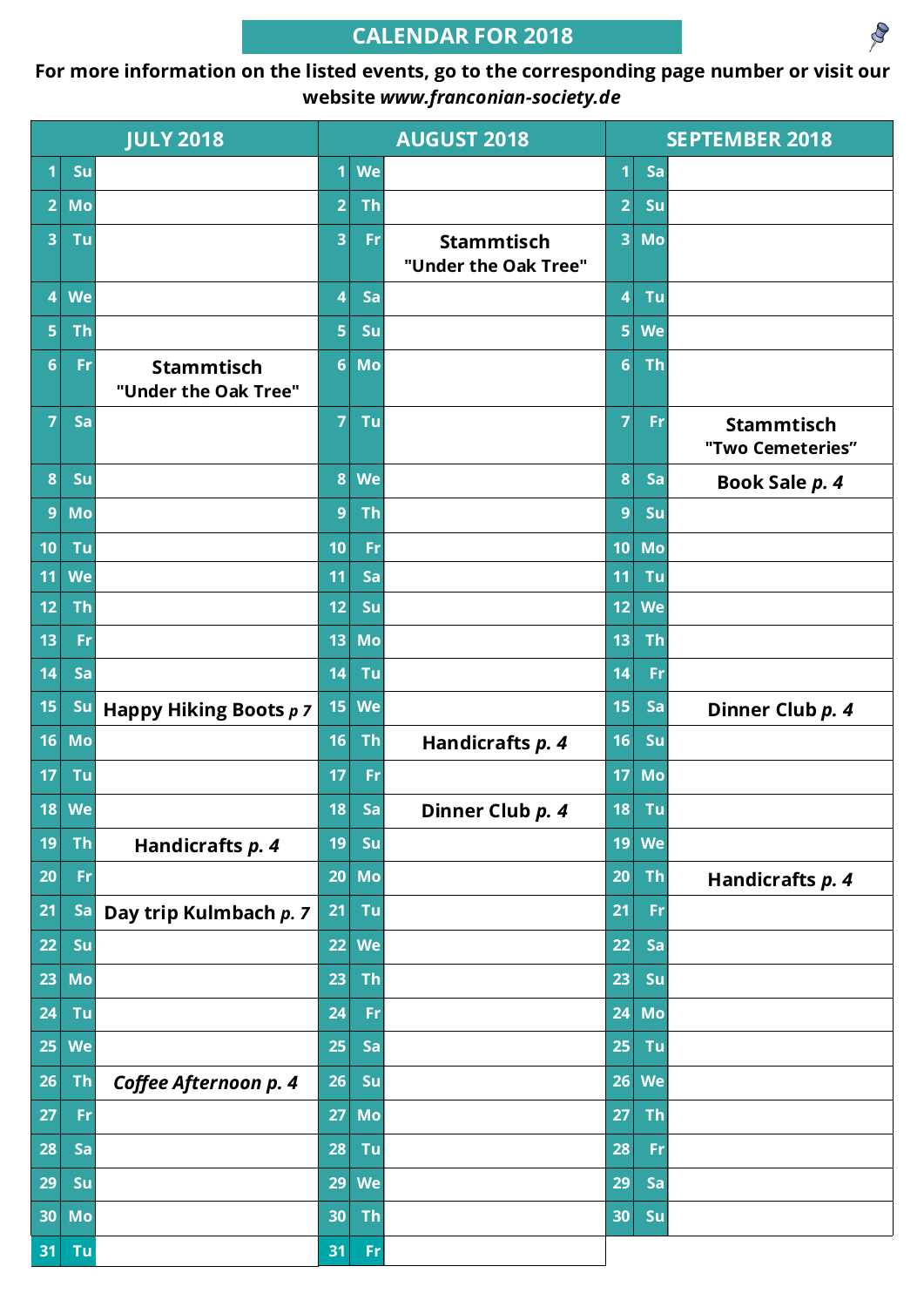# **UPCOMING ACTIVITIES** *(continued from page 4)*

#### **HAPPY HIKING BOOTS**

 On **Sunday, 15th July** we will again meet at the Turnerbund at **9:30 a.m.** Then we'll drive to the Wanderparkplatz Veilbronn, where we will begin our walk via the Schulmühle and Wernquelle to Heiligenstadt, Traidorf, and Volkmannsreuth to Veilbronn, where we will have lunch at Landgasthaus Lahner (09198- 928990), after which we'll hike back to the parking area. The total distance will be about 7 km. If you are interested, please contact christophhellwig@bdn.de or mobile 0163 7193904.

 Please see our website for further Happy Hiking Boots excursions.

#### *Christoph Hellwig*

\*\*\*\*\*\*\*\*\*\*\*\*\*\*\*\*\*\*\*\*\*\*\*\*\*\*\*\*\*

# **UPCOMING EXCURSIONS**

#### **DAY TRIP TO KULMBACH Saturday, 21st July 2018**

**9:00 a.m.** Departure by bus from Turnerbund, Spardorfer Straße 79 **10:15 a.m.** Arrival in Kulmbach (7-minute walk to bus-stop: Klostergasse 1, Kulmbach)

**10:40 a.m.** Drive with shuttle bus to Plassenburg, Festungsberg 26, Kulmbach

**11:00 a.m.** One-hour guided tour (in German only) through the main rooms of the Plassenburg (meeting point: Museumsshop Plassenburg)

**12:20 p.m.** Return by shuttle bus (departure from Kasernenhof Plassenburg) to town centre

**1:00 p.m.** Lunch in Die Stadtschänke, Holzmarkt 3, Kulmbach (one minute on foot from bus-stop)

**2:30 p.m.** One-hour guided tour (in German only) of Kulmbach on foot

**4:00 p.m** Guided tours (one in English, one in German) of the Bavarian Beer Museum (Bayerisches Brauereimuseum), Hofer Straße 20, Kulmbach, with beer-tasting

**5:30 p.m.** Departure from museum to Neudrossenfeld for an evening meal at Landhotel Schnupp, Altdrossenfeld 8, 95512 Neudrossenfeld

**8:00 p.m.** Departure for Erlangen, arriving at Turnerbund at approx. **9:00 p.m.**

Cost (including all fares, admission prices and tips): €38 p.p.

 To reserve contact me by **telephone 09135/2405** or by sending a mail to:

**secretary@franconian-society.de**

*Valerie Hellmann* \*\*\*\*\*\*\*\*\*\*\*\*\*\*\*\*\*\*\*\*\*\*\*\*\*\*\*\*\*

**EXCURSION TO BAYREUTH**

 An excursion to Bayreuth in October is being planned and further information will be provided in the September newsletter. Please keep an eye on our website as well.

*Asst. Ed.*

7

#### **MEMBERS' CONTRIBUTIONS**

#### **BENEFIT CONCERT Saturday, 21st July 2018 at 4 p.m. Roncallistift Hammerbacherstr. 11, Erlangen**

 A concert to benefit the *Sonderfonds KINDERARMUT* of the *Bürgerstiftung Erlangen* will take place on Saturday,  $21^{st}$  July at 4 p.m., under the direction of Margarete Poetsch. The programme is as follows:

**100 Years – High Points in Palm Court Music**

**Works from Operetta and Films featuring the** *"Ensemble des Studios für Stimmbildung Erlangen"*

Entrance is free, donations welcome.

*Margarete Poetsch*